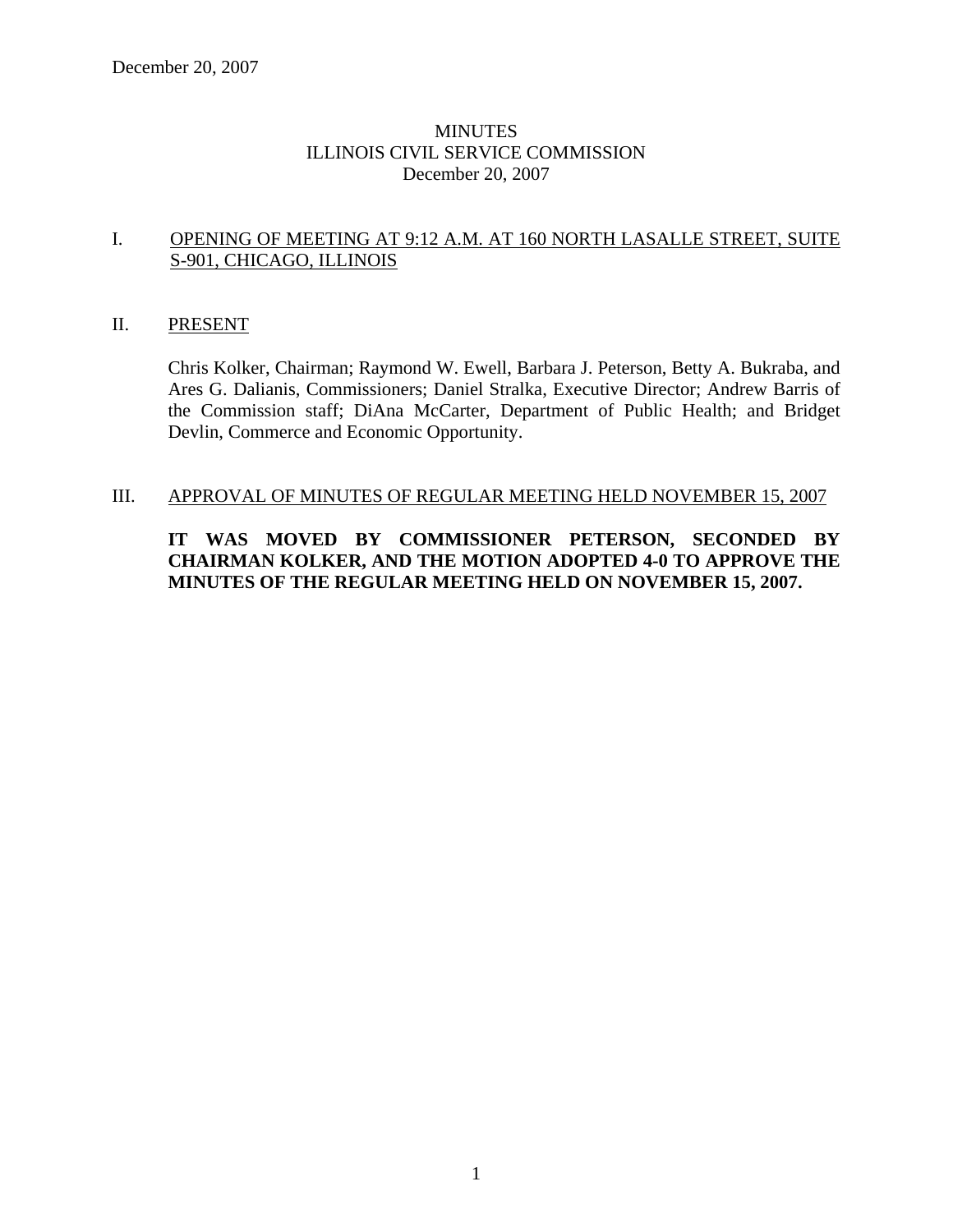#### IV. **EXEMPTIONS UNDER SECTION 4d(3) OF THE PERSONNEL CODE**

# A. Report on Exempt Positions

| <u>Agency</u> | Total<br><b>Employees</b> | Number of Exempt<br><b>Positions</b> |
|---------------|---------------------------|--------------------------------------|
|               |                           |                                      |
|               |                           |                                      |
|               |                           |                                      |
|               |                           |                                      |
|               |                           |                                      |
|               |                           |                                      |
|               |                           |                                      |
|               |                           |                                      |
|               |                           |                                      |
|               |                           |                                      |
|               |                           |                                      |
|               |                           |                                      |
|               |                           |                                      |
|               |                           |                                      |
|               |                           |                                      |
|               |                           |                                      |
|               |                           |                                      |
|               |                           |                                      |
|               |                           |                                      |
|               |                           |                                      |
|               |                           |                                      |
|               |                           |                                      |
|               |                           |                                      |
|               |                           |                                      |
|               |                           |                                      |
|               |                           |                                      |
|               |                           |                                      |
|               |                           |                                      |
|               |                           |                                      |
|               |                           |                                      |
|               |                           |                                      |
|               |                           |                                      |
|               |                           |                                      |
|               |                           |                                      |
|               |                           |                                      |
|               |                           |                                      |
|               |                           |                                      |
|               |                           |                                      |
|               |                           |                                      |
|               |                           |                                      |
|               |                           |                                      |
|               |                           |                                      |
|               |                           |                                      |
|               |                           |                                      |
|               |                           |                                      |
|               |                           |                                      |
|               |                           |                                      |
|               |                           |                                      |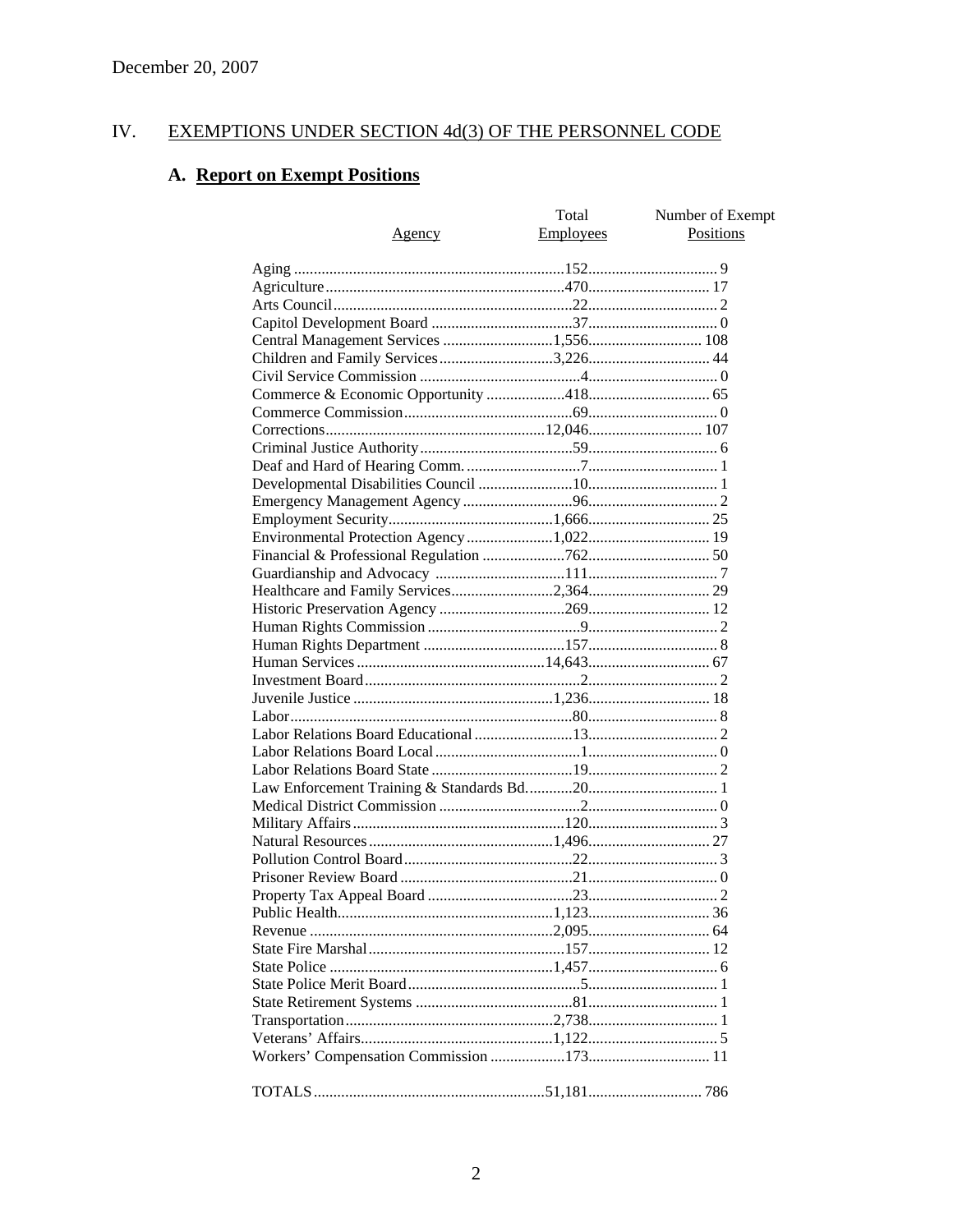### **B. Governing Rule - Jurisdiction B Exemptions**

- a) Before a position shall qualify for exemption from Jurisdiction B under Section 4d(3) of the Personnel Code, the position shall be directly responsible to:
	- 1. The Governor, or
	- 2. A departmental director or assistant director appointed by the Governor, or
	- 3. A board or commission appointed by the Governor, or
	- 4. The head of an agency created by Executive Order, or the director or assistant director of an agency carrying out statutory powers, whose offices are created by the Governor subject to legislative veto under Article V, Section 11, of the Constitution of 1970, which agency head, director, or assistant director may themselves be subject to exemption under Section 4d(3), or
	- 5. In an agency having a statutory assistant director, a deputy director exercising full line authority under the director for all operating entities of the agency, provided the statutory role of assistant director is vacant or is assigned clearly distinct and separate duties from the deputy director and as a colleague to him, or
	- 6. A line position organizationally located between the director and/or assistant director and a subordinate statutorily exempt position(s), provided the position proposed for exemption has line authority over the statutory exempt position(s), or
	- 7. The elected head of an independent agency in the executive, legislative, or judicial branch of government.
- b) If a position meets the above criterion, it must, in addition, be responsible for one or more of the following before it shall be approved as exempt:
	- 1. Directs programs defined by statute and/or departmental, board, or commission policy or possess significant authority when acting in the capacity of a director of programs to bind the agency.
	- 2. Makes decisions in exercising principal responsibility for the determination or execution of policy which fix objectives or state the principles to control action toward operating objectives of one or more divisions, such decisions being subject to review or reversal only by the director, assistant director, board or commission.
	- 3. Participates in the planning and programming of departmental, board, or commission activities, integrating the plans and projections of related divisions, and the scheduling of projected work programs of those agencies.

\* \* \*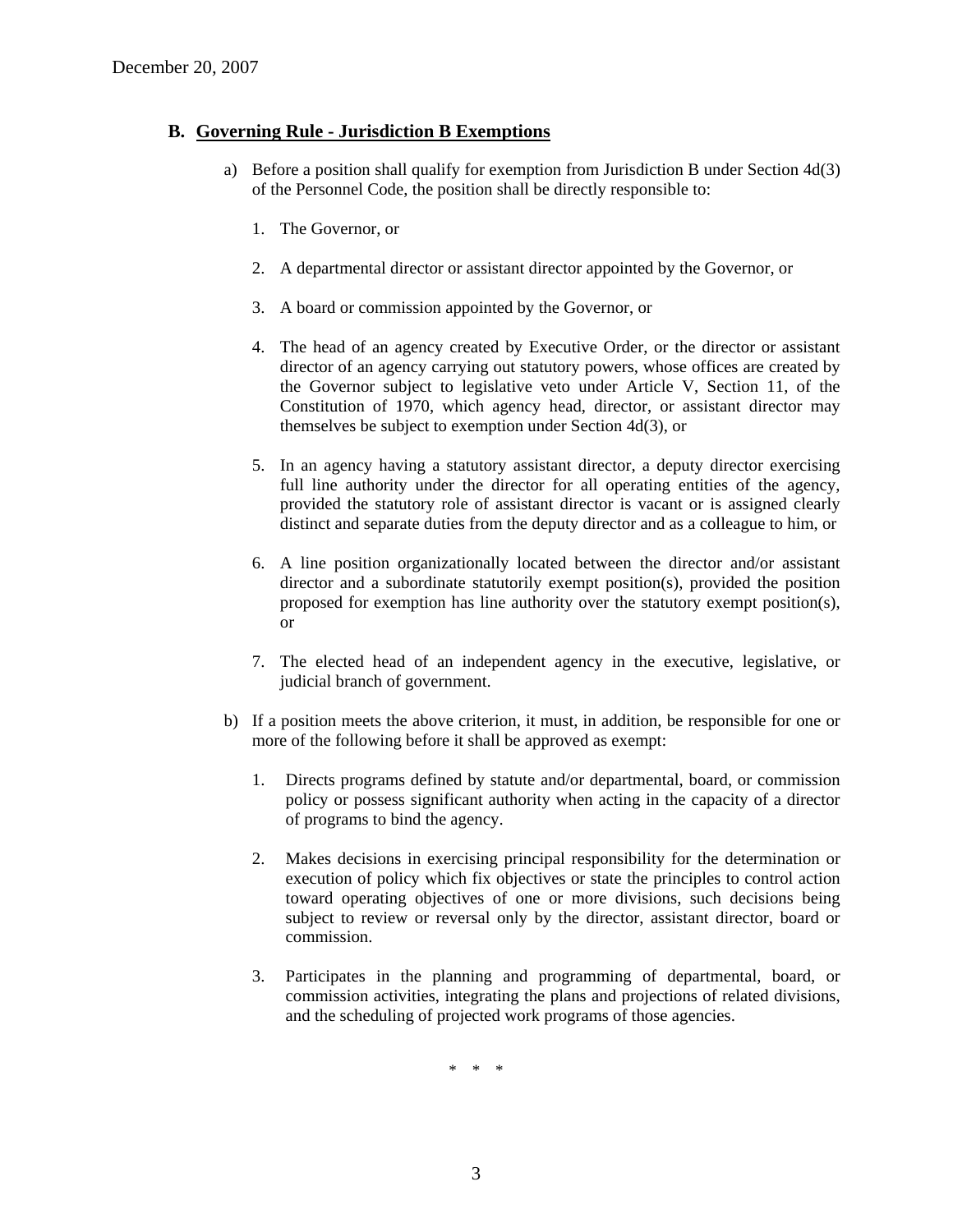### **C. Requests for 4d(3) Exemption**

- With regard to Items C1, C2, and D, Executive Director Daniel Stralka indicated that these matters were continued from last month since there were questions about these requests which the agency was unable to respond to prior to the meeting. The Agency requested a face-to-face meeting to address the questions and as the meeting had yet to be scheduled, Staff recommended continuing these requests.
- With regard Item E, Executive Director Daniel Stralka stated that this request is for exemption for a "high level staff assistant" to the Chief Legal Counsel and the Chief of Labor Relations. This was continued from last month after Staff recommended denial of this request and the agency made a presentation to the Commission, and the Chairman suggested that the agency be given additional time to work out its differences with the Staff. Not having heard from the agency, Staff sent an e-mail reminder to the agency on December 11 stating that unless additional information was provided the Staff recommendation will remain to deny this request. It was also just discovered that according to the position description, this position is in a bargaining unit. The Department of Corrections did not respond until late yesterday afternoon with a new position description and also requested a continuance. The agency representative could not be here because of a conflict with a Shared Services Center meeting. Considering all that, it was the Staff recommendation to deny this request for the reasons set forth last month as well as its collective bargaining unit status. Chairman Kolker suggested an additional continuance to allow the agency to respond to the Commission.
- With regard to Item F, Executive Director Daniel Stralka reported that this request is for exemption for a "high level staff assistant" to the Chief of Intergovernmental Relations, essentially another legislative liaison. This was continued from last month after Staff recommended denial of this request but the Department of Corrections provided additional information the night before the meeting which raised other questions, none of which could be resolved in that short period of time. Not having heard from the agency, Staff sent an e-mail reminder to the agency on December 11 stating that unless additional information was provided the Staff recommendation will remain to deny this request. The Department of Corrections responded late yesterday afternoon with some additional information, but this additional information raised more questions about the need for a  $5<sup>th</sup>$  legislative liaison and also the current organizational chart they sent and the position description do not match up with the information they provided. For these reasons, it was the Staff recommendation to continue this request.
- With regard to Item G, Executive Director Daniel Stralka reported that this request is for exemption of a position which would essentially serve as the Executive Director of the Interagency Commission of Employees with Disabilities (ICED), a commission created by the Personnel Code and which the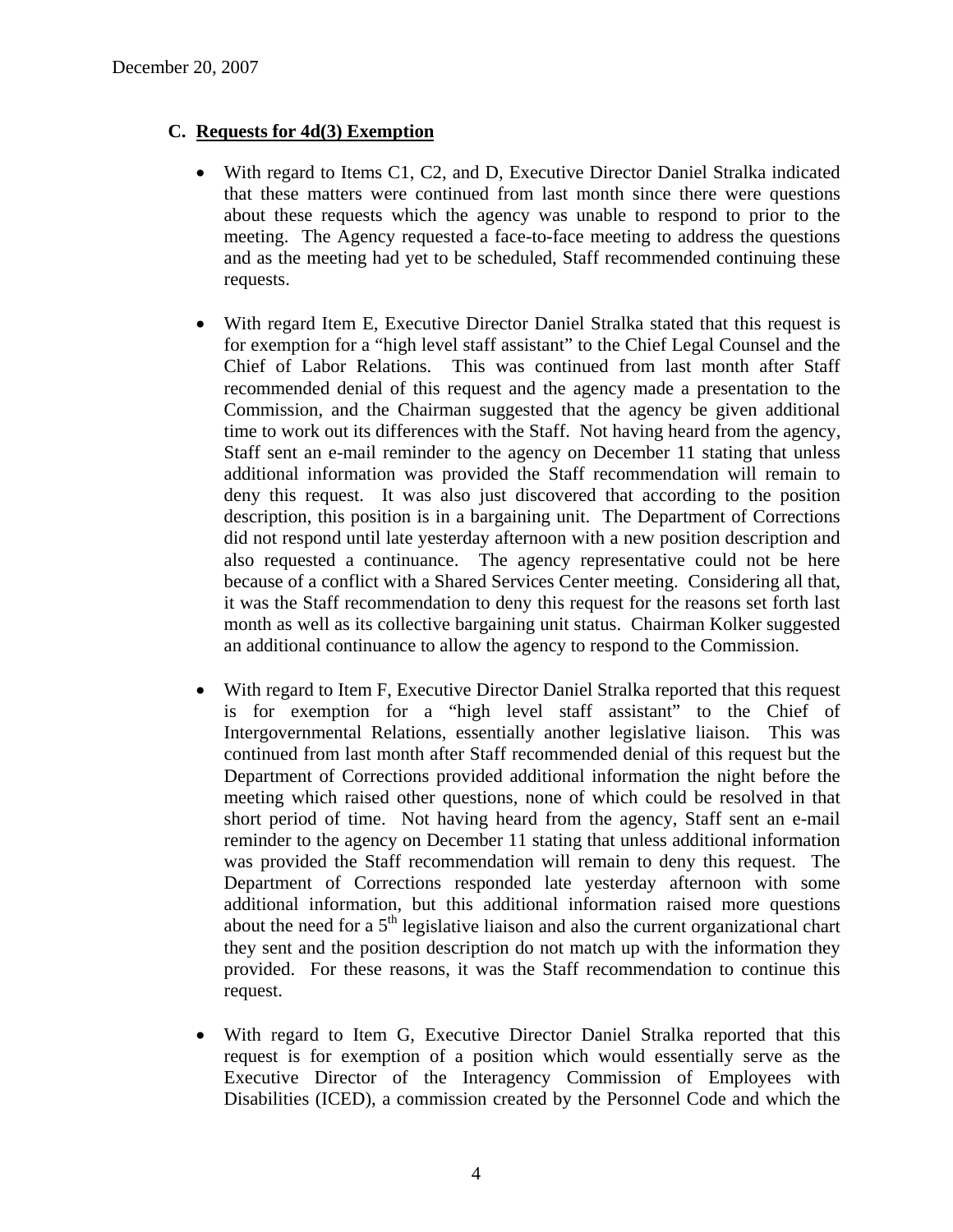Chairman of the Civil Service Commission serves on, represented by Andrew Barris. The Administration has determined to raise the status of the ICED by creating a full-time paid lead administrator who would report to the Director of the Department of Human Rights. As this position would have total administrative responsibility for ICED, Staff recommended approval of this request.

- With regard to Item H, Executive Director Daniel Stralka represented that the agency requested a continuance of this request so a senior manager can address the Commission personally at the January meeting. Therefore, Staff recommended continuing this request.
- With regard to Item I, Executive Director Daniel Stralka stated that this request is for the Fire Safety Compliance Manager, a position that reports directly to the Fire Marshal. This position has principal responsibility for administering the Cigarette Fire Safety Standard Act – which takes effect January 1, 2008 – and the inspection and compliance portion of the Pyrotechnic Distributor and Operator Licensing Act. For these reasons, Staff recommended approval of this request even though there were reservations since a somewhat comparable position – the Fire Prevention Director  $-$  is an SPSA with 11 subordinates that is a term appointment and not 4d(3) exempt. However, this organizational inconsistency was not sufficient reason to recommend denial of this request.
- With regard to Item J, Executive Director Daniel Stralka indicated that this request is for the Deputy Director, Bureau of Economic Development. This is a position whose exemption was rescinded by the Commission in April 2006 due to its responsibilities being performed by a statutory assistant director. These responsibilities as the principal regional economic development administrator reporting to the agency director have been restored. For these reasons, Staff recommended approval of this request.
- With regard to Item K, Executive Director Daniel Stralka reported that this request is for the Chief Litigation Attorney for the Department of Human Rights, a position reporting to the Chief Counsel who reports to the Director. On December 11, Staff sent an e-mail inquiry for additional information to the agency, mainly inquiring about the level of independent decision-making authority of the position and the quantity and type of litigation for which the position would be principally responsible. The agency never responded to Staff's inquiry. For this reason, the Staff recommendation was to deny this request.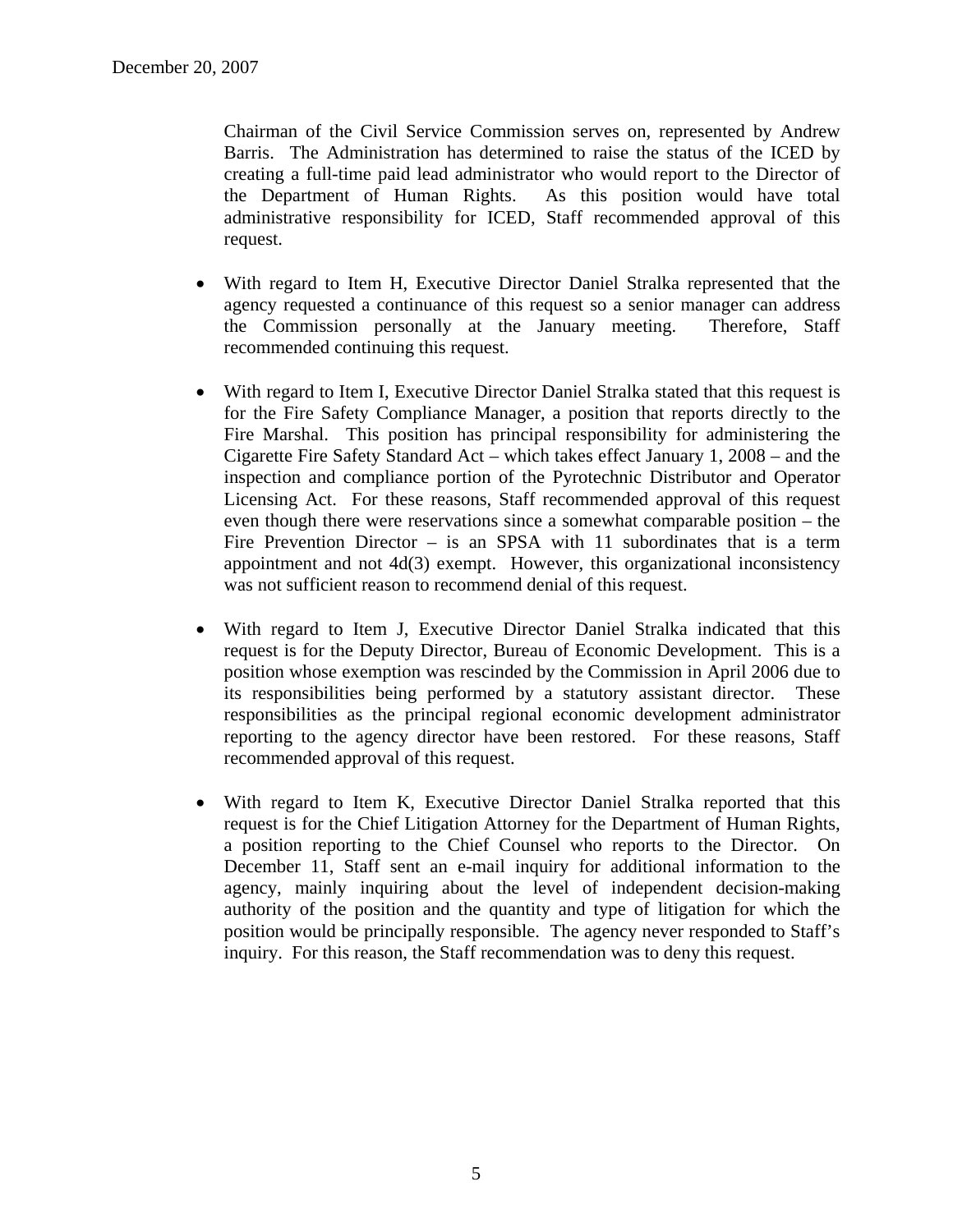**IT WAS MOVED BY CHAIRMAN KOLKER, SECONDED BY COMMISSIONER DALIANIS, AND THE MOTION ADOPTED 5-0 TO GRANT, DENY, AND CONTINUE THE REQUESTS FOR 4D(3) EXEMPTION FOR THE FOLLOWING POSITIONS:** 

**The following 4d(3) exemption requests were granted on December 20, 2007:**

### **G. Illinois Department of Human Rights**

| <b>Position Number</b>  | 40070-49-00-000-01-02                                                         |  |
|-------------------------|-------------------------------------------------------------------------------|--|
| <b>Position Title</b>   | Senior Public Service Administrator                                           |  |
| Bureau/Division         | Administrative Executive Office                                               |  |
| <b>Functional Title</b> | Administrator, Interagency Committee on Employees<br>with Disabilities (ICED) |  |
| Incumbent               | None                                                                          |  |
| Supervisor              | Director                                                                      |  |
| Location                | <b>Sangamon County</b>                                                        |  |

#### **I. Illinois State Fire Marshal**

| <b>Position Number</b>  | 37015-50-50-000-20-16                 |  |
|-------------------------|---------------------------------------|--|
| <b>Position Title</b>   | <b>Public Service Administrator</b>   |  |
| Bureau/Division         | <b>Fire Prevention</b>                |  |
| <b>Functional Title</b> | <b>Fire Safety Compliance Manager</b> |  |
| Incumbent               | None                                  |  |
| Supervisor              | <b>State Fire Marshal</b>             |  |
| Location                | <b>Cook County</b>                    |  |

### **J. Illinois Dept. of Commerce and Economic Opportunity**

| <b>Position Number</b>  | 40070-42-10-000-00-01                           |  |
|-------------------------|-------------------------------------------------|--|
| Position Title          | Senior Public Service Administrator             |  |
| Bureau/Division         | <b>Bureau of Economic Development</b>           |  |
| <b>Functional Title</b> | Deputy Director, Bureau of Economic Development |  |
| Incumbent               | None                                            |  |
| Supervisor              | Director                                        |  |
| Location                | <b>Cook County</b>                              |  |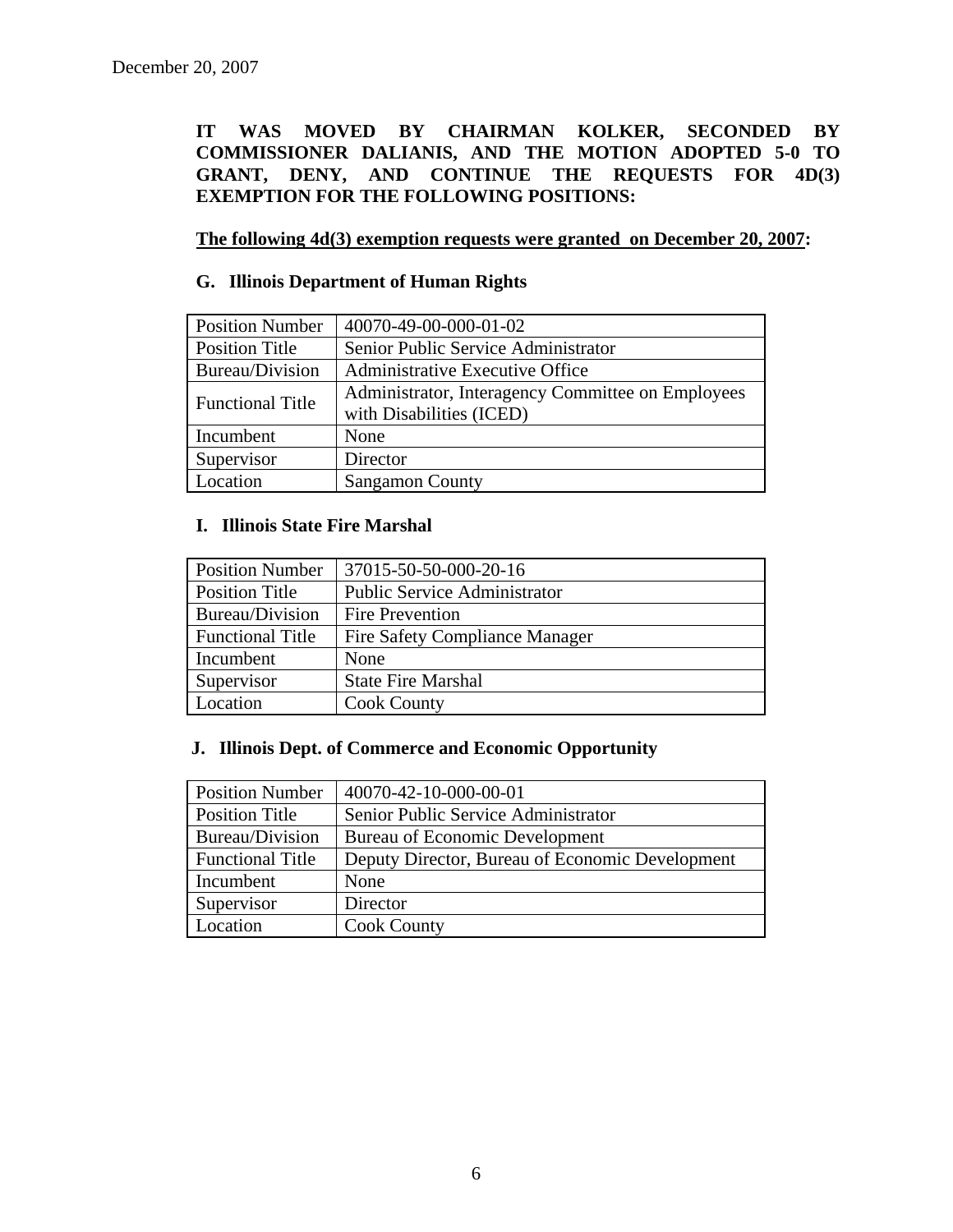## **The following 4d(3) exemption request was denied on December 20, 2007:**

| <b>Position Number</b>  | 40070-49-50-100-20-01                            |  |
|-------------------------|--------------------------------------------------|--|
| <b>Position Title</b>   | Senior Public Service Administrator              |  |
| Bureau/Division         | Legal                                            |  |
| <b>Functional Title</b> | <b>Chief Litigation Attorney</b>                 |  |
| Incumbent               | Michael I. Lieberman                             |  |
| Supervisor              | Chief Legal Counsel, who reports to the Director |  |
| Location                | <b>Cook County</b>                               |  |

### **K. Illinois Department of Human Rights**

## **The following 4d(3) exemption requests were continued on December 20, 2007:**

## **C1. Illinois Department of Central Management Services**

| <b>Position Number</b>  | 40070-37-00-010-00-01                            |  |
|-------------------------|--------------------------------------------------|--|
| <b>Position Title</b>   | Senior Public Service Administrator              |  |
| Bureau/Division         | Director's Office                                |  |
| <b>Functional Title</b> | Associate Director (BOSSAP, Property Mgmt., BEP) |  |
| Incumbent               | None                                             |  |
| Supervisor              | Director                                         |  |
| Location                | <b>Cook County</b>                               |  |

### **C2. Illinois Department of Central Management Services**

| <b>Position Number</b>  | 40070-37-00-200-00-01               |  |
|-------------------------|-------------------------------------|--|
| <b>Position Title</b>   | Senior Public Service Administrator |  |
| Bureau/Division         | Director's Office                   |  |
| <b>Functional Title</b> | <b>Chief Administrative Officer</b> |  |
| Incumbent               | None                                |  |
| Supervisor              | Director                            |  |
| Location                | <b>Cook County</b>                  |  |

### **D. Illinois Department of Central Management Services**

| <b>Position Number</b>  | 40070-37-60-000-20-01                          |  |
|-------------------------|------------------------------------------------|--|
| <b>Position Title</b>   | Senior Public Service Administrator            |  |
| Bureau/Division         | <b>Bureau of Property Management</b>           |  |
| <b>Functional Title</b> | <b>Chief Operating Officer</b>                 |  |
| Incumbent               | None                                           |  |
| Supervisor              | Deputy Director, Bureau of Property Management |  |
|                         | who reports to the Director                    |  |
| Location                | <b>Sangamon County</b>                         |  |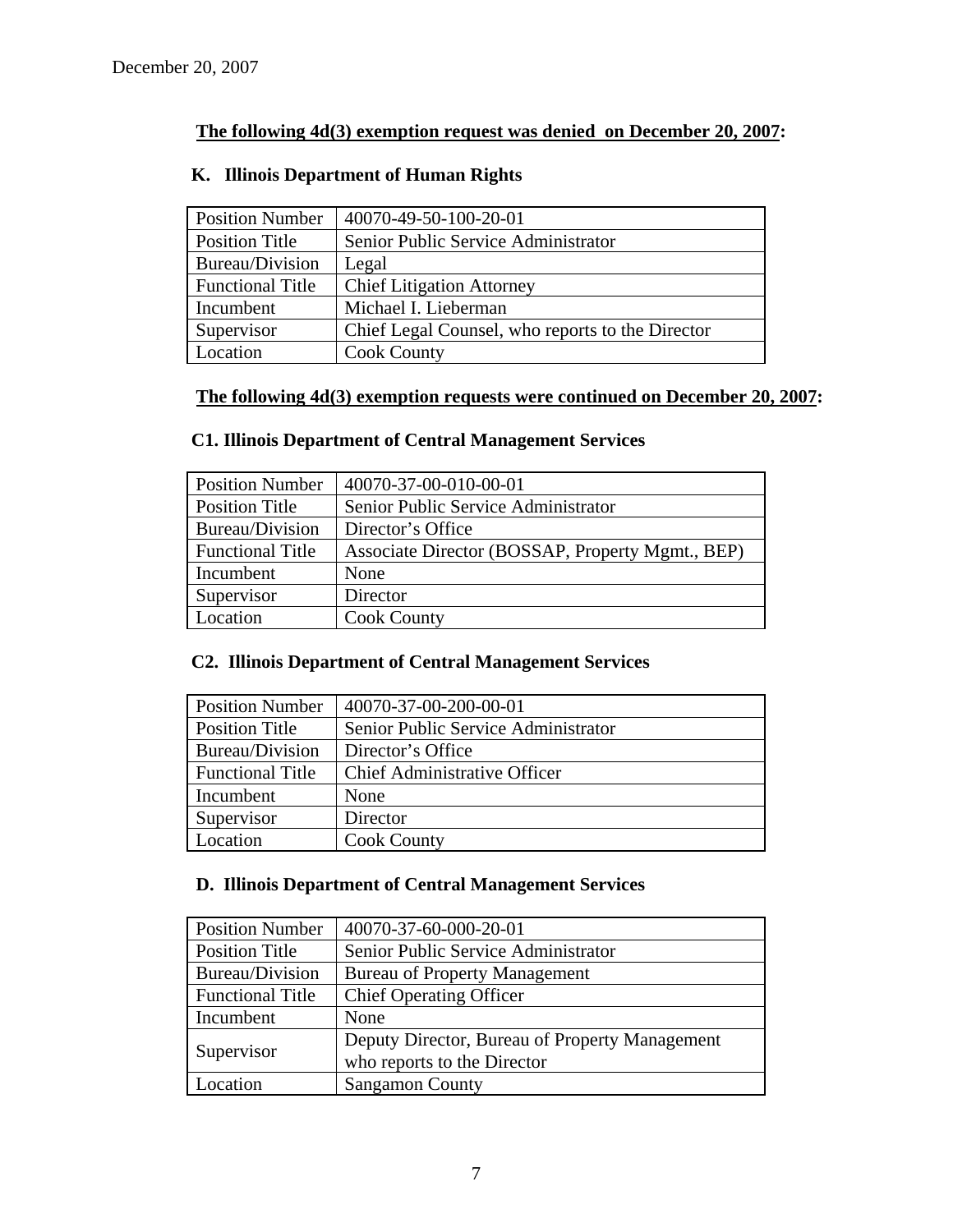| <b>Position Number</b>  | 00502-29-00-700-01-01                                |  |
|-------------------------|------------------------------------------------------|--|
| <b>Position Title</b>   | Administrative Assistant II                          |  |
| Bureau/Division         | Director's Office                                    |  |
| <b>Functional Title</b> | Staff Assistant to Chief Legal Counsel and the Chief |  |
|                         | of Labor Relations                                   |  |
| Incumbent               | None                                                 |  |
| Supervisor              | Chief Legal Counsel, who reports to the Director     |  |
| Location                | <b>Sangamon County</b>                               |  |

### **E. Illinois Department of Corrections**

#### **F. Illinois Department of Corrections**

| <b>Position Number</b>  | 37015-29-00-110-05-01                                |  |
|-------------------------|------------------------------------------------------|--|
| <b>Position Title</b>   | <b>Public Service Administrator</b>                  |  |
| Bureau/Division         | Director's Office                                    |  |
|                         | <b>Executive Staff Assistant to Chief of</b>         |  |
| <b>Functional Title</b> | <b>Intergovernmental Relations</b>                   |  |
| Incumbent               | None                                                 |  |
| Supervisor              | Chief of Intergovernmental Relations, who reports to |  |
|                         | the Director                                         |  |
| Location                | <b>Sangamon County</b>                               |  |

#### **H. Illinois Department of Human Services**

| <b>Position Number</b>  | 40070-10-00-520-00-01                                 |  |
|-------------------------|-------------------------------------------------------|--|
| <b>Position Title</b>   | Senior Public Service Administrator                   |  |
| Bureau/Division         | <b>Chief Operations Office</b>                        |  |
| <b>Functional Title</b> | Chief of the Bureau of Civil Affairs                  |  |
| Incumbent               | Margaret D. LaPorte                                   |  |
| Supervisor              | Chief Operating Officer, who reports to the Secretary |  |
| Location                | <b>Cook County</b>                                    |  |

Prior to addressing Items L1-L4 on the agenda, Executive Director Daniel Stralka reiterated for the Commissioners that the original list of Commission initiated rescissions for November's meeting contained 35 positions, most of which had been vacant in excess of six months. Notice went out to both the Director of Central Management Services and each affected Agency Director of the proposed rescissions. After discussions with many of the affected agencies during the course of the past month, many of the concerns that led to the proposed rescission notices were resolved and only 13 were placed on the November agenda, with the following four being continued to the December agenda. If the Commission approves the rescission of 4d(3) exempt status for any of these positions, it does not mean that the position is eliminated, only that the position is subject to the merit and fitness provisions of the Personnel Code and Rules. Finally, if a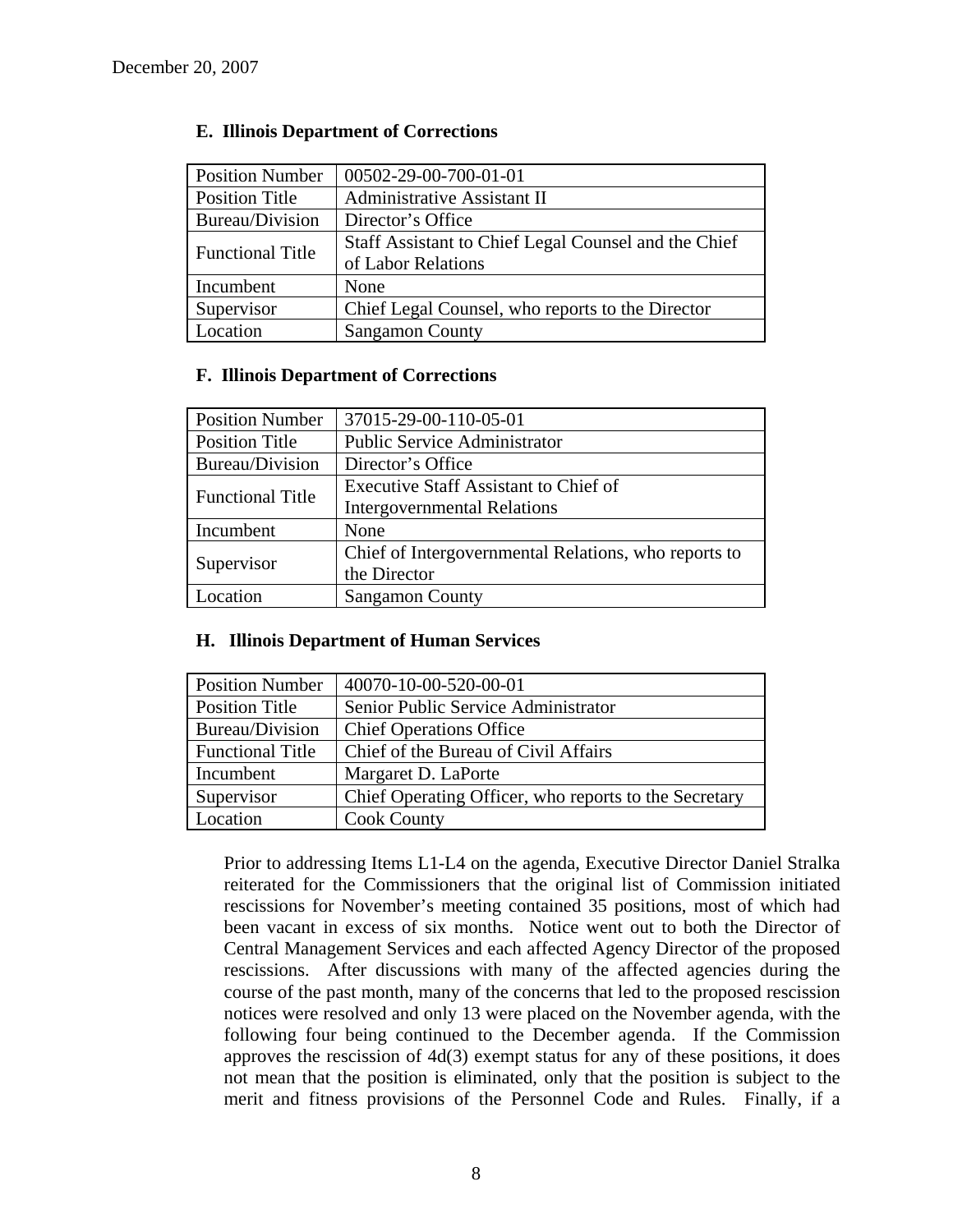position has its exempt status rescinded and an agency subsequently decides that it believes exemption is warranted, there is nothing that prevents it from making a new request for exemption next month.

- With regard to Items L1 and L2, Executive Director Daniel Stralka stated that these positions – the Program Manager for the Office of Re-Entry Management and the Manager, Planning and Research, both of which have incumbents – first came to Staff's attention when the Department of Corrections submitted the Statewide Resources and Program Development position for exemption in April of this year. The Department of Corrections was notified at that time that the granting of that exemption request would have a negative impact on the qualification for exemption of these two positions because some of the programmatic responsibilities that justified the exemption of these two positions were being assigned to the Statewide Resources and Program Development position and also because these two positions were being moved one further step down the organizational ladder – they are now three steps removed from the Director and two steps from a Deputy Director who could be classified as the equivalent of a statutory assistant director. These were continued last month after the agency submitted some additional information the night before the meeting. Subsequently, the agency submitted clarified position descriptions for all three of the above positions. While there are no programmatic issues with respect to Item L1, there is significant, almost verbatim overlap between Item L2 and the Statewide Resources and Program Development position – now renamed the Chief of Office of Re-Entry Management. In addition, the issue of how far removed these positions are from the Director remains. The agency failed to respond to Staff concerns that were e-mailed earlier this week. It was the Staff suggestion to the Commission not to proceed with the rescission of exemption for these two positions, but instead have Staff send notice to the Department of Corrections that it will be considering rescission of the exemption for the Chief of Office of Re-Entry Management – which is presently vacant – at the next possible meeting which would be February 2008. The Department of Corrections would be notified that this may occur so they are on notice of potential rescission if it proceeds to fill the vacant position in the interim.
- With regard to Item L3, Executive Director Daniel Stralka reported that this is the Department of Public Health Deputy Director for its Office of Health Protection program which has been vacant for  $-$  at a minimum  $-$  3 years. This was continued at last month's meeting after the agency indicated this position was a critical need and would be filled imminently. The agency e-mailed Staff that the EPAR was approved on November 20, 2007, but the CMS automated system still showed the position as vacant, and the agency indicated that it is waiting for "final approval" which was not defined. DiAna McCarter, Deputy Director of Human Resources, responded that the functions are presently being performed in accordance with a 75-day personal service contract. The "final approval" was denied by the Chief of Staff on December 18, but the agency is appealing that decision and requested a continuance.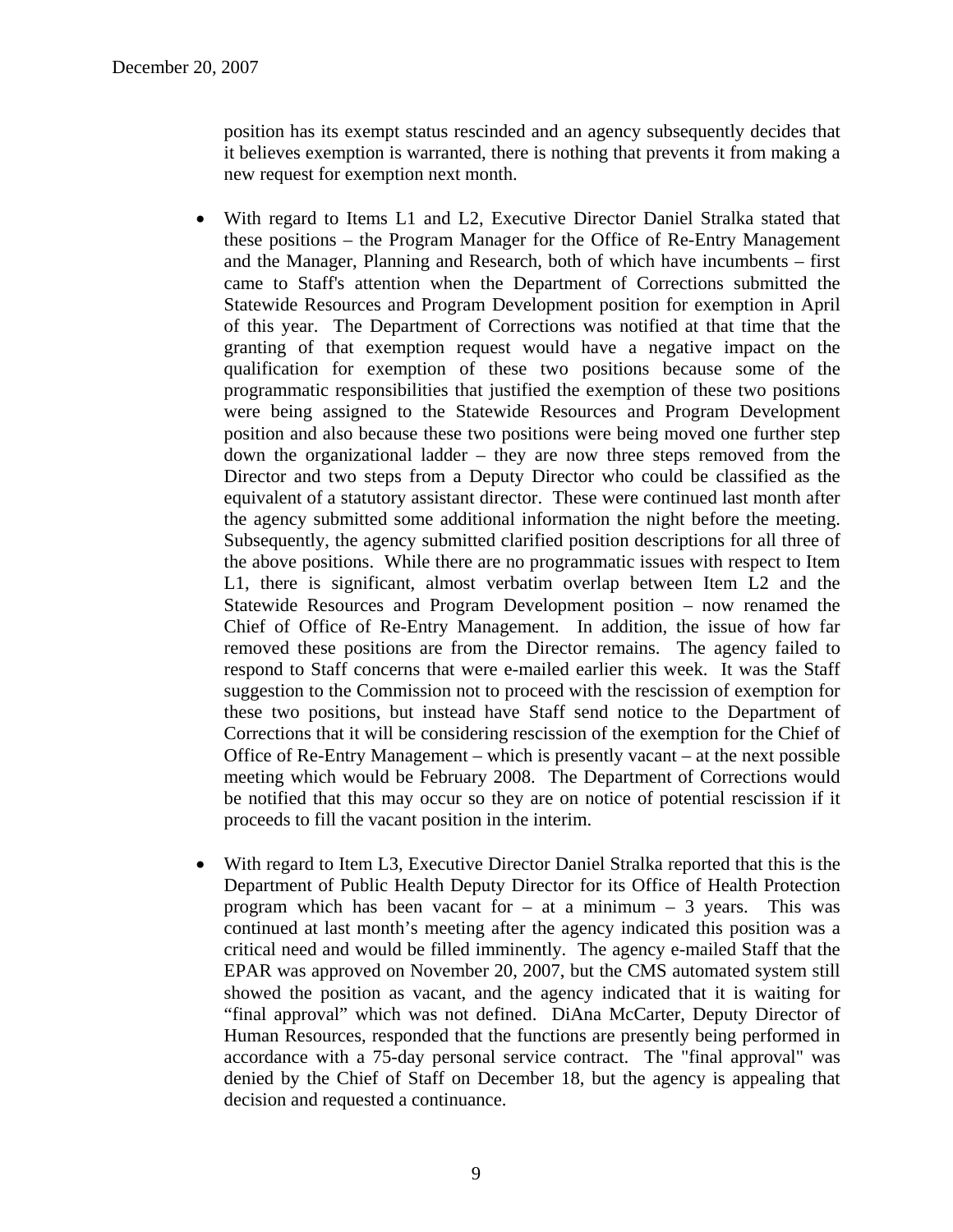• With regard to Item L4, Executive Director Daniel Stralka indicated that this is the Lottery Deputy Director for the Hispanic Market Office, first exempted in July 2004. This position had been filled at one time, but has been vacant at least 2 years. Upon notification, the Department of Revenue indicated that it has "had a person acting in this position for over a year pending PAR approval." They have requested PAR approval and it is their intention to "permanently fill this position." Staff responded to the agency on November 7 seeking the appointment history of the position and an explanation as to who was performing the responsibilities of the position while it was vacant. Prior to last month's meeting, the Department of Revenue asked that this be continued, which occurred. On December 14, Staff e-mailed the agency seeking an update. On December 18, the Department of Revenue e-mailed back requesting another continuance since the EPAR had not yet been approved.

**IT WAS MOVED BY CHAIRMAN KOLKER, SECONDED BY COMMISSIONER BUKRABA, AND THE MOTION ADOPTED 5-0 TO CONTINUE AND DENY THE PROPOSED RESCISSIONS FROM 4D(3) EXEMPTION FOR THE FOLLOWING POSITIONS:** 

**The following 4d(3) exemption rescissions were continued on December 20, 2007:**

| <b>Agenda</b><br><b>Item</b> | Agency     | <b>Position Number</b>                    | <b>Functional Title</b>                     |
|------------------------------|------------|-------------------------------------------|---------------------------------------------|
| L3                           | <b>DPH</b> | 26404-20-50-000-00-02   Health Protection |                                             |
| L4                           | Revenue    | 40070-25-90-200-20-01                     | Deputy Director, Lottery-Hispanic<br>Market |

**The following 4d(3) exemption rescissions were denied on December 20, 2007:**

| <b>Agenda</b><br>Item | Agency | <b>Position Number</b>                      | <b>Functional Title</b> |
|-----------------------|--------|---------------------------------------------|-------------------------|
| L1                    | DOC.   | 40070-29-00-000-60-01   Planning & Research |                         |
| L2                    | DOC.   | 40070-29-00-500-00-01   Placement Resource  |                         |

#### V. CLASS SPECIFICATIONS

#### • **None submitted.**

**IT WAS MOVED BY CHAIRMAN KOLKER, SECONDED BY COMMISSIONER PETERSON, AND THE MOTION ADOPTED 5-0 TO DISAPPROVE ANY CLASS SPECIFICATIONS RECEIVED BY THE COMMISSION NOT CONTAINED IN THIS REPORT TO ALLOW ADEQUATE STUDY.**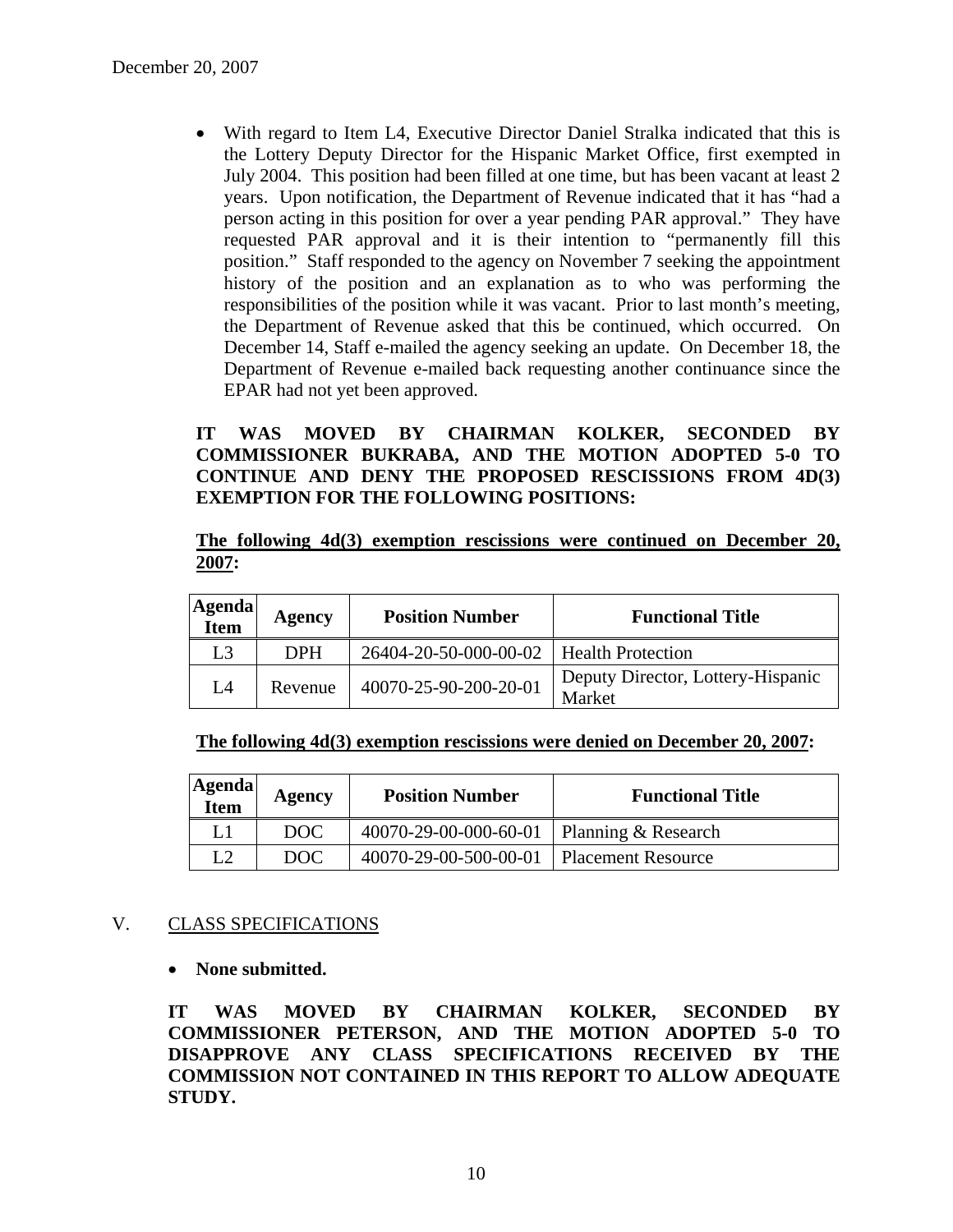### VI. MOTION TO GO INTO EXECUTIVE SESSION

**IT WAS MOVED BY CHAIRMAN KOLKER, SECONDED BY COMMISSIONER DALIANIS, AND BY ROLL CALL VOTE THE MOTION ADOPTED 5-0 TO HOLD AN EXECUTIVE SESSION PURSUANT TO SUBSECTIONS 2(c)(1), 2(c)(4), AND 2(c)(11) OF THE OPEN MEETINGS ACT.** 

| <b>KOLKER</b>   | YES | <b>EWELL</b>    | YES |
|-----------------|-----|-----------------|-----|
| <b>PETERSON</b> | YES | <b>DALIANIS</b> | YES |
| <b>BUKRABA</b>  | YES |                 |     |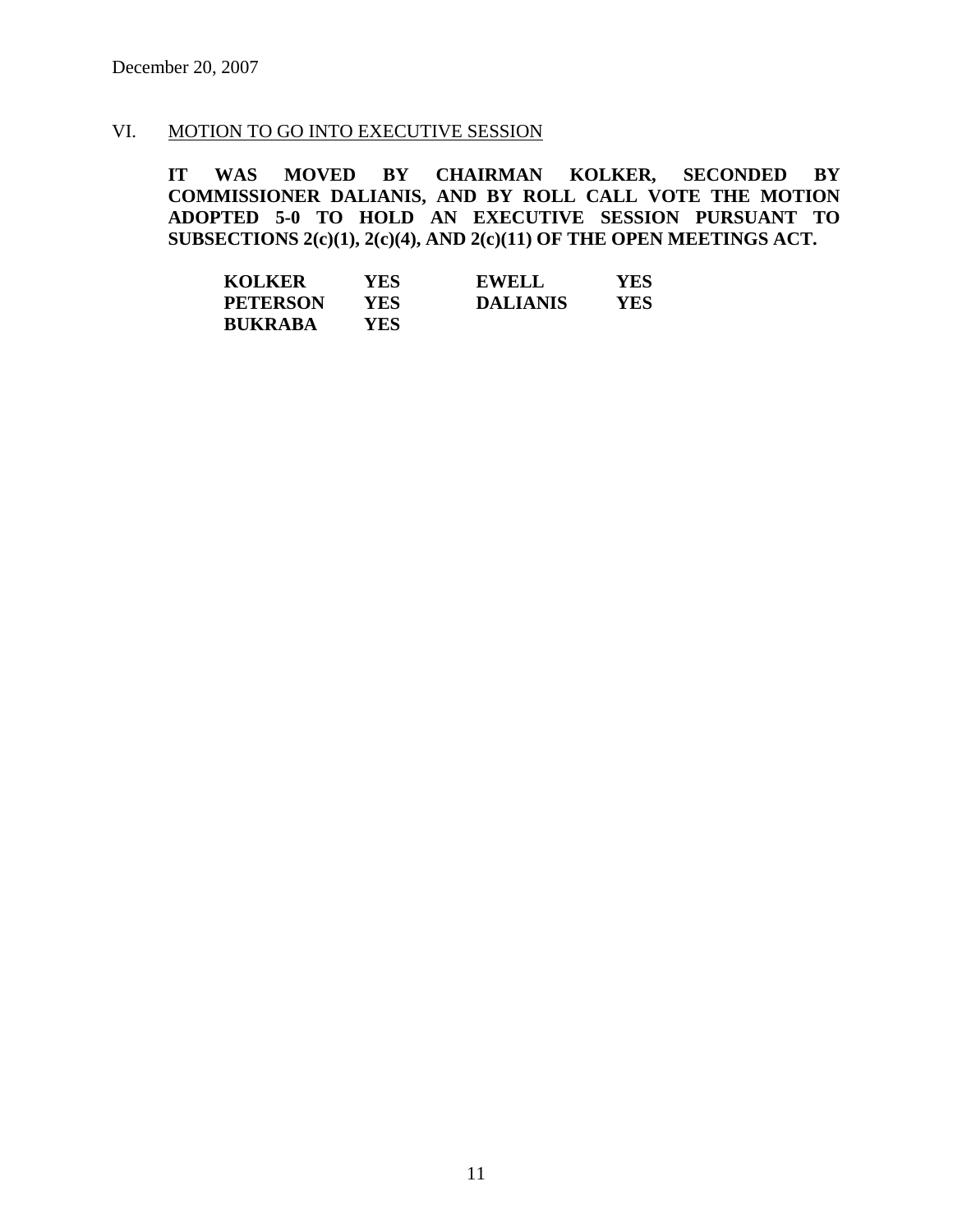### VII. RECONVENE MEETING

Upon due and proper notice the regular meeting of the Illinois Civil Service Commission was reconvened at 160 North LaSalle Street, Suite S-901, Chicago, Illinois at 10:20 a.m.

#### PRESENT

Chris Kolker, Chairman; Raymond W. Ewell, Barbara J. Peterson, Betty A. Bukraba, and Ares G. Dalianis, Commissioners; Daniel Stralka, Executive Director; and Andrew Barris of the Commission staff.

### VIII. NON-MERIT APPOINTMENT REPORT

The Personnel Code permits non-merit appointments for a limited period of time, i.e., emergency appointments shall not exceed 60 days and shall not be renewed, and positions shall not be filled on a temporary or provisional basis for more than six months out of any twelve-month period. Consecutive non-merit appointments are not violative of the Code, however, they do present a possible evasion of merit principles and should be monitored. Set forth below is the number of consecutive non-merit appointments made by each department. These statistics are from the Department of Central Management Services' Consecutive Non-Merit Report.

| Agency                                  | 10/31/07 | 11/30/07     | 11/30/06 |
|-----------------------------------------|----------|--------------|----------|
| Agriculture                             |          |              |          |
| Arts Council                            |          | 0            |          |
| <b>Central Management Services</b>      |          | 4            |          |
| <b>Children and Family Services</b>     | 6        | 6            |          |
| <b>Healthcare and Family Services</b>   |          | 4            |          |
| <b>Historic Preservation</b>            |          | 3            |          |
| <b>Human Services</b>                   | ∍        | $\mathbf{2}$ |          |
| <b>Natural Resources</b>                | q        | 13           |          |
| <b>State Fire Marshal</b>               |          |              |          |
| <b>State Retirement Systems</b>         |          |              |          |
| Transportation                          | 10       |              |          |
| <b>Workers' Compensation Commission</b> | ◠        |              |          |
| Totals                                  | 46       | 37           |          |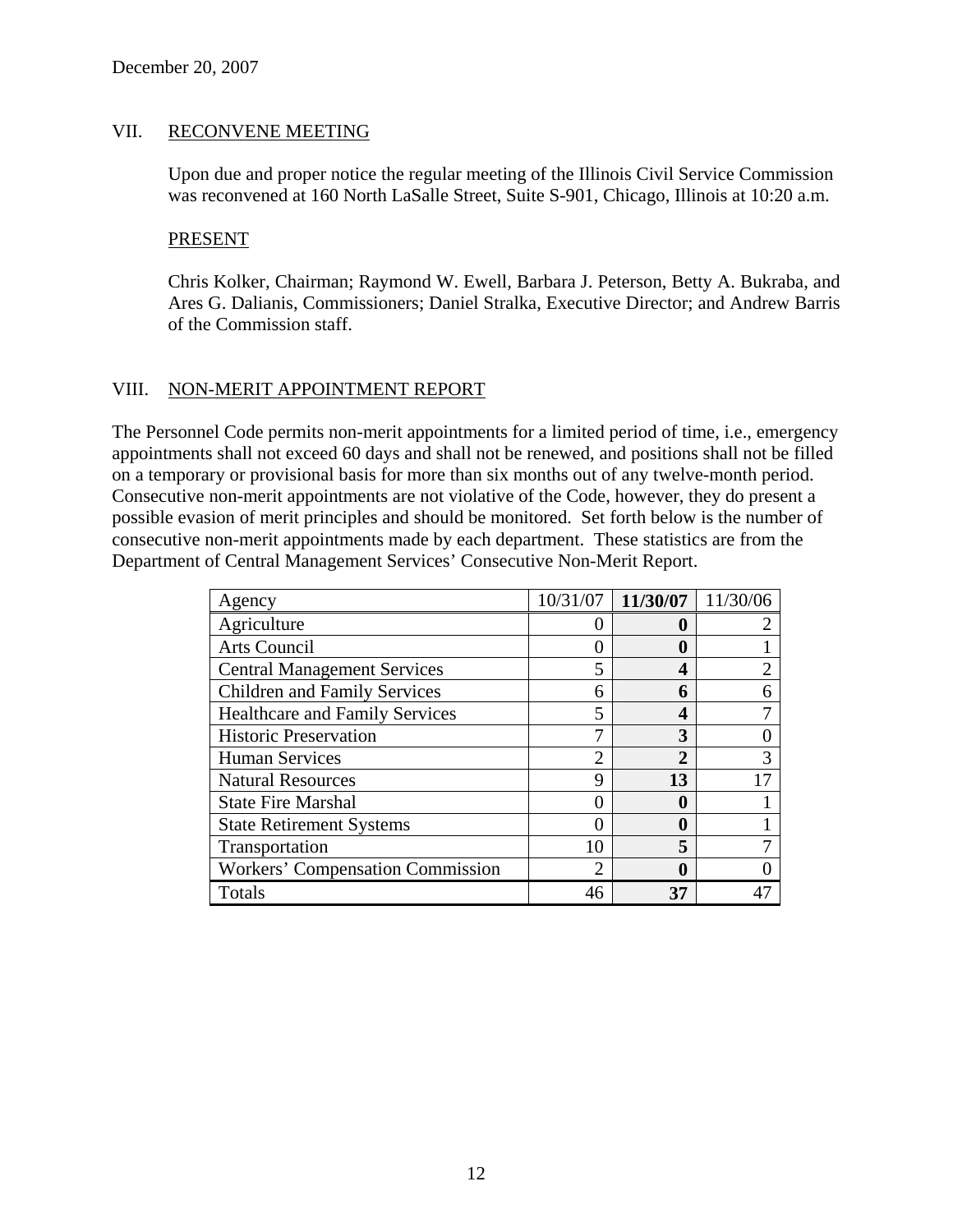### IX. PUBLICLY ANNOUNCED DECISIONS RESULTING FROM APPEAL

### • **DISCHARGE**

#### **DA-35-07**

| Employee  | Teresa Ralph                                                                                               | <b>Appeal Date</b>      | 04/02/07                                                  |
|-----------|------------------------------------------------------------------------------------------------------------|-------------------------|-----------------------------------------------------------|
| Agency    | DOC                                                                                                        | <b>Decision Date</b>    | 12/07/07                                                  |
| Type      | Discharge                                                                                                  | <b>ALJ</b>              | <b>Andrew Barris</b>                                      |
| Change(s) | Conduct unbecoming (used a<br>recording device to record<br>unauthorized conversations with<br>the Warden) | Recommended<br>Decision | Charges are partially<br>proven and warrant<br>discharge. |

**IT WAS MOVED BY COMMISSIONER PETERSON, SECONDED BY COMMISSIONER DALIANIS AND BY ROLL CALL VOTE OF 4-1 THE MOTION ADOPTED TO AMEND AND ADOPT THE ADMINISTRATIVE LAW JUDGE'S RECOMMENDED DECISION THAT THE WRITTEN CHARGES HAVE BEEN PROVEN AND DO WARRANT DISCHARGE AS IT WAS PROVEN BY A PREPONDERANCE OF THE EVIDENCE THAT RALPH'S ATTEMPT TO SECRETLY TAPE RECORD THE WARDEN VIOLATES THE STATE EAVESDROPPING STATUTE AND CONSTITUTES CONDUCT UNBECOMING THAT RENDERS HER CONTINUANCE IN THE POSITION DETRIMENTAL TO THE DISCIPLINE AND EFFICIENCY OF THE SERVICE AND WHICH THE LAW AND SOUND PUBLIC OPINION RECOGNIZE AS GOOD CAUSE FOR THE EMPLOYEE TO NO LONGER HOLD THE POSITION.** 

| <b>KOLKER</b>   | YES. | <b>EWELL</b>    | NO. |
|-----------------|------|-----------------|-----|
| <b>PETERSON</b> | YES. | <b>DALIANIS</b> | YES |
| <b>BUKRABA</b>  | YES  |                 |     |

• **DISCHARGE**

#### **DA-41-07**

| Employee  | Deborah Fugua                    | <b>Appeal Date</b>   | 04/30/07                  |
|-----------|----------------------------------|----------------------|---------------------------|
| Agency    | DOC                              | <b>Decision Date</b> | 12/07/07                  |
| Type      | Discharge                        | ALJ                  | <b>Andrew Barris</b>      |
| Change(s) | Conduct unbecoming (secured      | Recommended          | Charges proven but        |
|           | a recording device to be used to | Decision             | circumstances warrant     |
|           | record unauthorized              |                      | 60-day suspension in lieu |
|           | conversations)                   |                      | of discharge              |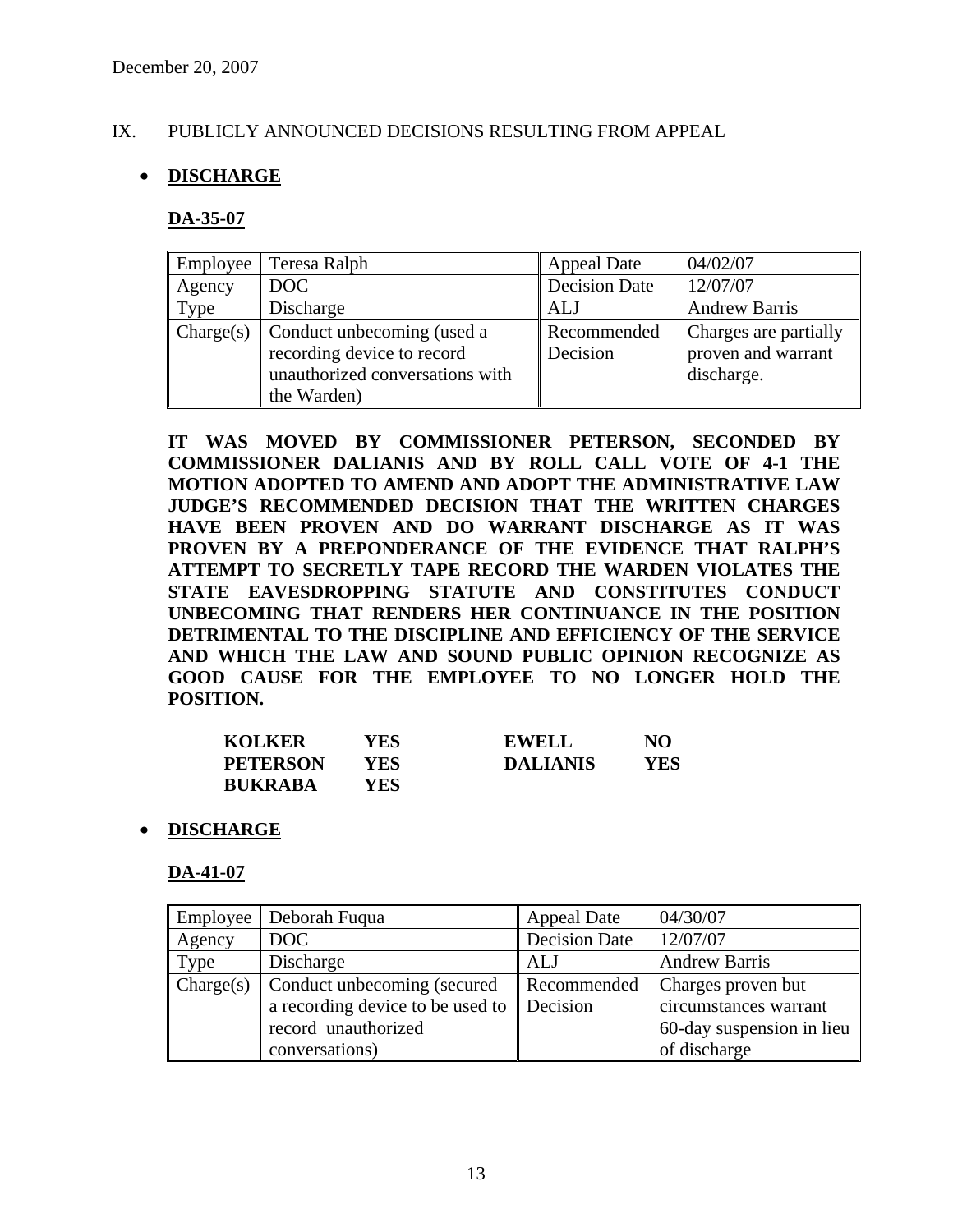**IT WAS MOVED BY COMMISSIONER DALIANIS, SECONDED BY COMMISSIONER BUKRABA AND BY ROLL CALL VOTE OF 5-0 THE MOTION ADOPTED TO AMEND AND ADOPT THE ADMINISTRATIVE LAW JUDGE'S RECOMMENDED DECISION THAT THE WRITTEN CHARGES HAVE BEEN PROVEN BUT GIVEN FUQUA'S RECORD OF POSITIVE PERFORMANCE EVALUATIONS, LACK OF PRIOR DISCIPLINE AND LENGTH OF SERVICE TO THE STATE OF ILLINOIS, THE UNIQUE FACTUAL CIRCUMSTANCES SURROUNDING THE DISCHARGE DO NOT RISE TO THE LEVEL WHICH SOUND PUBLIC OPINION RECOGNIZES AS GOOD CAUSE FOR THE EMPLOYEE TO NO LONGER HOLD THE POSITION. HOWEVER, THE COMMISSION SPECIFICALLY FINDS THAT HER ROLE IN ORIGINATING THE IDEA TO USE A TAPE RECORDER AND PROVIDING A TAPE RECORDER TO CARRY OUT THE PLAN REQUIRES A LEVEL OF DISCIPLINE GREATER THAN THE 60-DAY SUSPENSION RECOMMENDED BY THE ADMINISTRATIVE LAW JUDGE. THE PROVEN CHARGES WARRANT A 90-DAY SUSPENSION IN LIEU OF DISCHARGE.** 

| <b>KOLKER</b>   | <b>YES</b> | <b>EWELL</b>    | YES |
|-----------------|------------|-----------------|-----|
| <b>PETERSON</b> | YES        | <b>DALIANIS</b> | YES |
| <b>RUKRABA</b>  | YES        |                 |     |

#### • **DISCHARGE**

**DA-5-08**

| Employee  | Brenda Gold            | <b>Appeal Date</b>   | 08/09/07                     |
|-----------|------------------------|----------------------|------------------------------|
| Agency    | <b>DOT</b>             | <b>Decision Date</b> | 11/26/07                     |
| Type      | Discharge              | ALJ                  | Daniel Stralka               |
| Change(s) | No charges available;  | Recommended          | Motion to Dismiss is granted |
|           | employee was a non-    | Decision             | subject to approval of the   |
|           | code employee          |                      | Commission; no jurisdiction  |
|           | (Technical Manager for |                      | (employee is not subject to  |
|           | the Department of      |                      | Jurisdiction B of the        |
|           | Transportation)        |                      | Personnel Code).             |

**IT WAS MOVED BY CHAIRMAN KOLKER, SECONDED BY COMMISSIONER DALIANIS AND BY ROLL CALL VOTE OF 5-0 THE MOTION ADOPTED TO AFFIRM AND ADOPT THE ADMINISTRATIVE LAW JUDGE'S RECOMMENDED DECISION TO DISMISS THE APPEAL BECAUSE GOLD WAS NOT AN EMPLOYEE SUBJECT TO JURISDICTION B OF THE PERSONNEL CODE AT THE TIME OF HER DISCHARGE AND SO THE COMMISSION HAS NO JURISDICTION OVER THIS MATTER. THE PARTIES HAD NEITHER THE INTENT TO PLACE GOLD IN A PERSONNEL CODE COVERED POSITION NOR THE AUTHORITY TO DO SO.**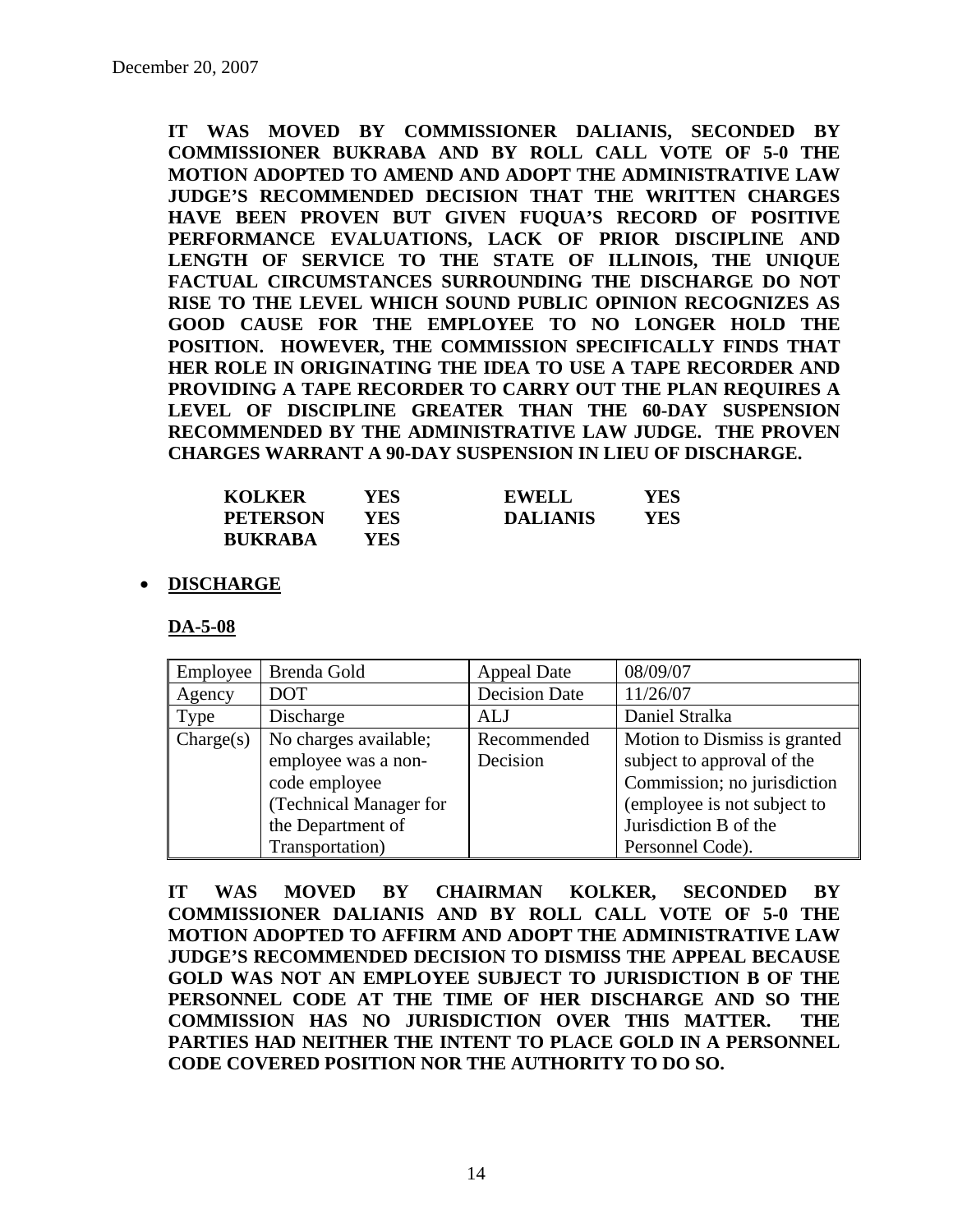| <b>KOLKER</b>   | YES | <b>EWELL</b>    | YES |
|-----------------|-----|-----------------|-----|
| <b>PETERSON</b> | YES | <b>DALIANIS</b> | YES |
| <b>BUKRABA</b>  | YES |                 |     |

#### X. APPEALS TERMINATED WITHOUT DECISION ON THE MERITS

#### • **DISMISSED**

#### **DA-27-07**

| Employee  | Thomas Himpsl              | <b>Appeal Date</b>   | 02/01/07                           |
|-----------|----------------------------|----------------------|------------------------------------|
| Agency    | DOC                        | <b>Decision Date</b> | 11/16/07                           |
| Type      | Discharge                  | ALJ                  | <b>Andrew Barris</b>               |
| Change(s) | Conduct unbecoming; sexual |                      | Recommended   Dismissed subject to |
|           | harassment; standards of   | Decision             | approval of Commission;            |
|           | conduct violation          |                      | withdrawn.                         |

### **IT WAS MOVED BY CHAIRMAN KOLKER, SECONDED BY COMMISSIONER EWELL AND BY ROLL CALL VOTE OF 5-0, THE MOTION ADOPTED TO AFFIRM AND ADOPT THE ADMINISTRATIVE LAW JUDGE'S RECOMMENDED DECISION TO DISMISS AS THE EMPLOYEE FILED A REQUEST TO WITHDRAW THE APPEAL.**

| <b>KOLKER</b>   | YES  | <b>EWELL</b>    | YES |
|-----------------|------|-----------------|-----|
| <b>PETERSON</b> | YES. | <b>DALIANIS</b> | YES |
| <b>BUKRABA</b>  | YES. |                 |     |

#### • **DISMISSED**

#### **AA-18-08**

| Employee  | Carl A. Fritz                | <b>Appeal Date</b>   | 11/27/07                    |
|-----------|------------------------------|----------------------|-----------------------------|
| Agency    | <b>CMS</b>                   | <b>Decision Date</b> | 11/18/07                    |
| Type      | Allocation                   | ALJ                  | <b>Andrew Barris</b>        |
| Change(s) | Position should be allocated | Proposed             | Dismissed subject to        |
|           | to Public Service            | Finding              | approval of Commission;     |
|           | Administrator instead of     |                      | no jurisdiction (not timely |
|           | <b>Technical Advisor II</b>  |                      | filed).                     |

**IT WAS MOVED BY COMMISSIONER PETERSON, SECONDED BY CHAIRMAN KOLKER AND BY ROLL CALL VOTE OF 5-0, THE MOTION ADOPTED TO AFFIRM AND ADOPT THE ADMINISTRATIVE LAW JUDGE'S PROPOSED FINDING TO DISMISS AS THE EMPLOYEE DID NOT FILE THE APPEAL WITHIN 15 DAYS OF RECEIPT OF THE DECISION ON RECONSIDERATION. ALTHOUGH THE EMPLOYEE STATED IN HIS**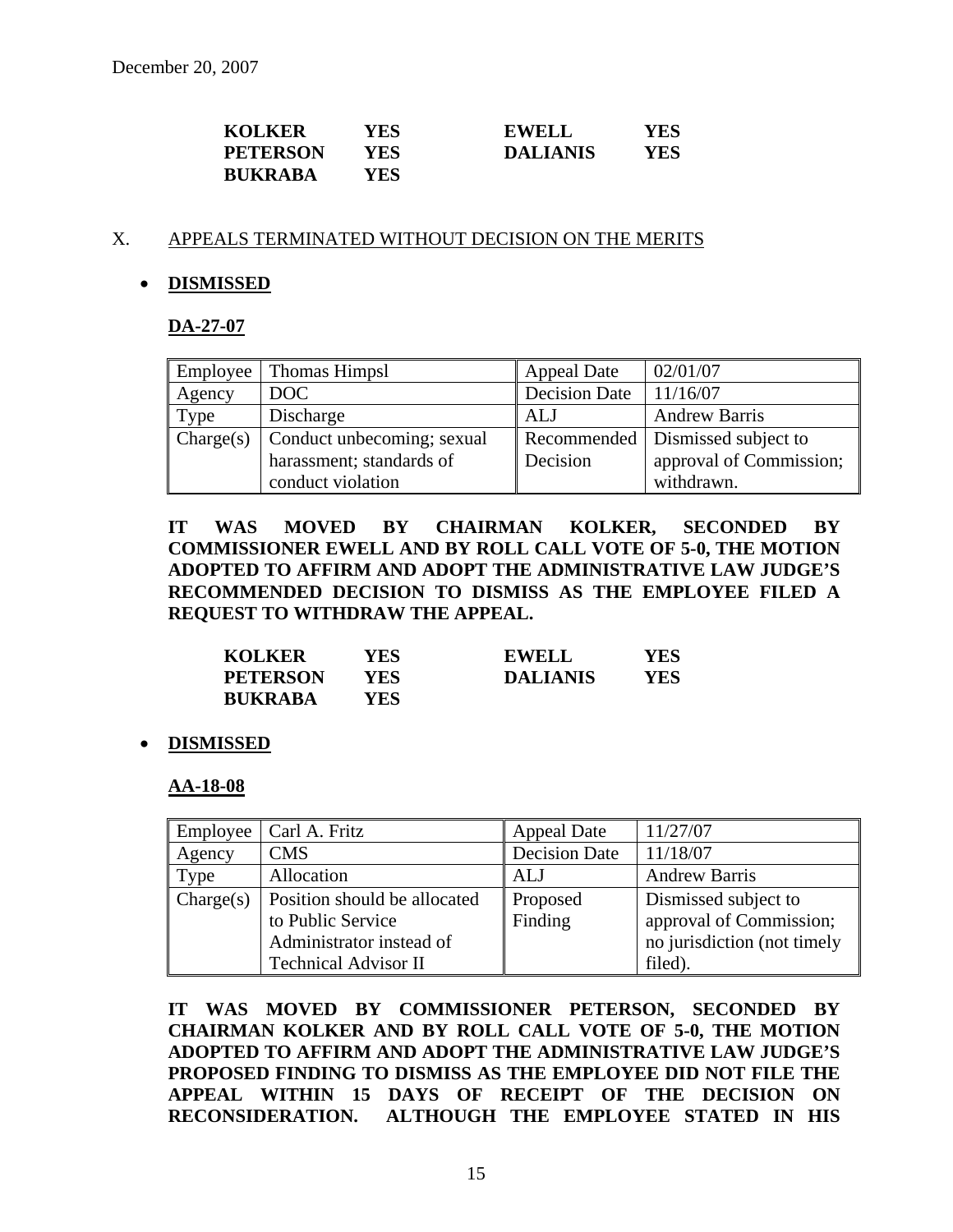**RESPONSE TO THE PROPOSED FINDING THAT HE CHANGED RESIDENCES, THE FACT REMAINS THAT HE RECEIVED THE DECISION ON RECONSIDERATION ON NOVEMBER 8, 2007. THE ALLOCATION APPEAL WAS FILED ON NOVEMBER 27, 2007. THE PETITIONER HAS POINTED TO NO RULE THAT REQUIRES CENTRAL MANAGEMENT SERVICES TO INFORM HIM THAT HE HAD TO FILE THE APPEAL WITH THE COMMISSION WITHIN 15 DAYS.** 

| <b>KOLKER</b>   | YES | EWELL           | YES |
|-----------------|-----|-----------------|-----|
| <b>PETERSON</b> | YES | <b>DALIANIS</b> | YES |
| <b>BUKRABA</b>  | YES |                 |     |

### XI. AMENDMENT TO THE PERSONNEL RULES

SUBPART F: PROBATIONARY STATUS (80 IAC 302.300)

#### **Section 302.300 Probationary Period**

- c) An employee transferred during the probationary period shall serve that portion of the probationary period which was not completed at the time of such the transfer.
- d) A probationary period shall not be deemed to be continued by the payment of any sum for vacation or other benefits accrued during such the probationary period.
- e) If an employee is absent from work for more than 15 consecutive calendar days during the probationary period because of leave of absence, disciplinary suspension, sick leave, unauthorized absence, or work related injury or industrial disease, such the absence shall serve to extend the probationary period by the length of the absence.

Staff analysis: The above changes serve as a housekeeping function rather than a substantive change.

#### XII. STAFF REPORT

Executive Director Daniel Stralka reported that:

- Ethics Compliance Reports for 2007 submitted on December 3, 2007.
- Audit of 4d(3) positions in bargaining units was conducted.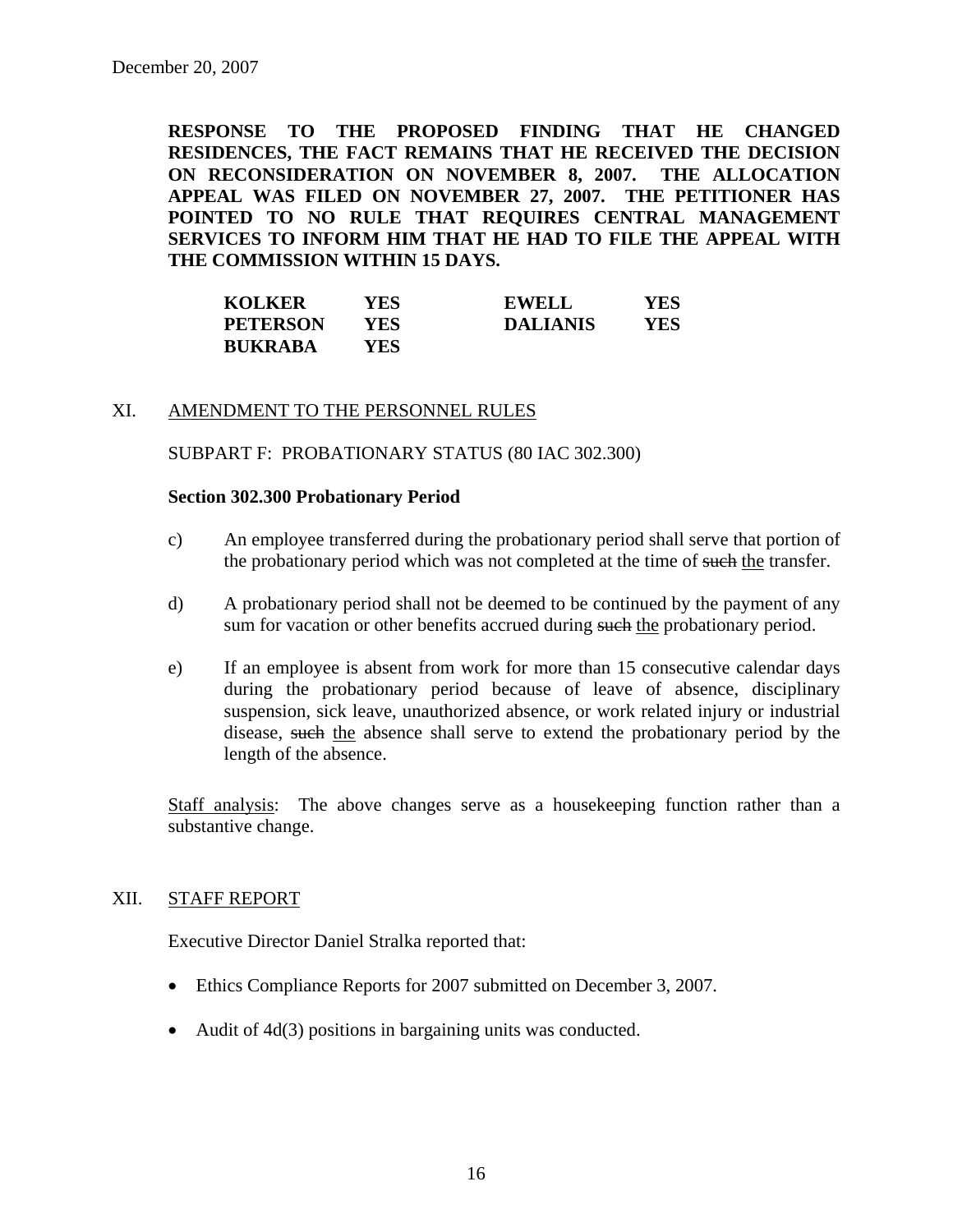- Field work by Auditor General for our two-year compliance audit for the period ending June 30, 2007 was completed December 6. Preliminary results are due by the end of December. We have been advised that the auditor has recommended no findings. The audit supervisor concurs, but the audit is still undergoing final review.
- Sandra Guppy attended e-recruiting training. This system will go live January 1, 2008. Applicants for State jobs will be able to prepare and submit their applications on-line.
- We received FY 2009 ISL forms. These are due to the four legislative bodies at noon on Wednesday, February 20.
- Our fiscal year 2009 budget request is still pending. OMB has not communicated if either of our required submissions (95% and 100%) is acceptable.
- Each state agency is required to form an internal environmental sustainability committee in compliance with the Green Governments Illinois Act (PA 95-0657). Beckie is the Commission's Green Government representative and has asked that Sandy serve on the committee. An annual environmental sustainability plan is due March 1, 2008 with a progress report due July 1, 2008.
- Beckie Daniken attended an advanced Outlook class on December 11, 2007.
- Executive Director Daniel Stralka informed the Commissioners of issues related to the maintenance of hearing transcripts by Commission staff. Periodically, respondents or their attorneys make requests to "check out" transcripts, usually when there are written closing arguments due. Court reporters have at times complained to the Staff that these respondents or attorneys are copying the transcripts when they should more properly be purchasing copies from the court reporters. There was also a concern that the Staff is relinquishing control of public records of the Commission, though the few times transcripts have been checked out the responsible party has signed off on a form pledging to provide a new copy if the original is somehow lost or damaged.

Discussion among the Commissioners followed as to the appropriate way to balance the competing interests of providing an affordable forum for respondents to present their case to the Commission while protecting the Commission's role as keeper of these pubic records and acknowledging the complaints of the court reporters. It was the consensus of the Commissioners that in the future, any such request to check out hearing transcripts should be made to the Executive Director who should then evaluate each on a case-by-case basis prior to approving or denying the request with appropriate safeguards for the Commission's role as the keeper of these public records.